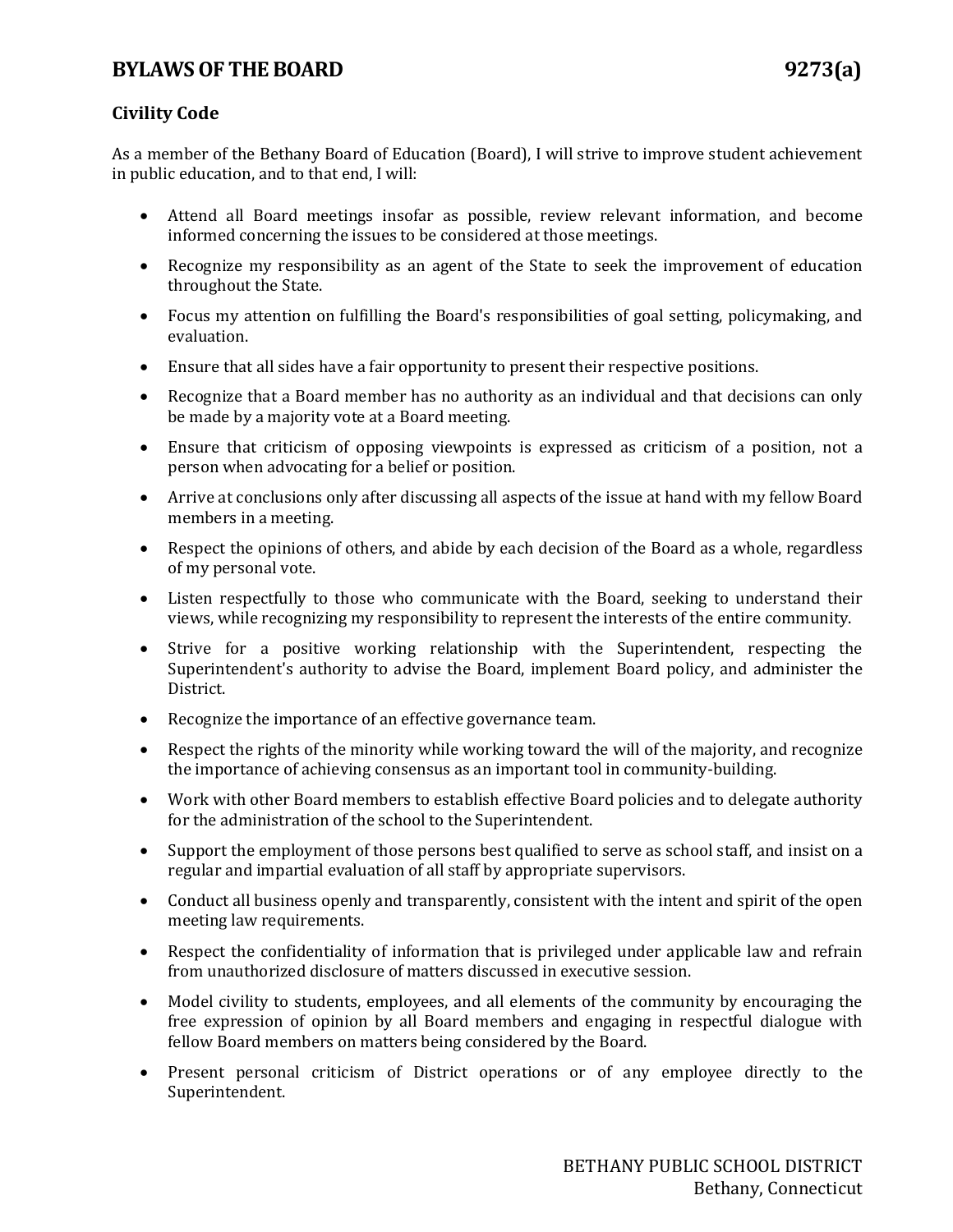## **BYLAWS OF THE BOARD 9273(b)**

- Understand the chain of command and refer problems or complaints to the proper administrative office while refraining from actions that could compromise my ability to act if the issue rises to the Board level.
- Take no private action that will compromise the Board and administration.
- Refrain from using the Board position for personal or partisan gain and avoid any conflict of interest or the appearance of impropriety.
- Be informed about the duties of Board members and current educational issues through professional development, such as programs sponsored by my state and national school board associations.
- Remember always that my first and greatest concern must be the educational welfare of the students attending the Bethany Community School.

### **Meeting Protocol**

To ensure that the Board's meetings are conducted with maximum effectiveness and efficiency, members will:

- come to meetings adequately prepared;
- identify issues of concern before the meeting, whenever possible;
- review proposed motions and amendments, whenever possible, at least forty-eight (48) hours before meeting;
- speak only when recognized;
- not interrupt each other during debate;
- not engage in disruptive and disrespectful side conversations;
- minimize unnecessary repetition;
- not monopolize the discussion;
- address the merits of the issue being discussed without appealing to the biases, prejudices, and emotions of the audience;
- support the chair of the meeting's efforts to facilitate an orderly meeting;
- communicate openly and actively in discussion and dialog to avoid surprises;
- value equal participation of all members;
- practice respectful body language;
- listen actively when other members speak; and
- not surprise or embarrass each other or members of the staff.

Each member of the Board shall act in complete accordance with the provisions and tenor of this policy. Should any member of the Board fail to so act, such failure shall constitute cause for censure or other such action as deemed appropriate by the Board.